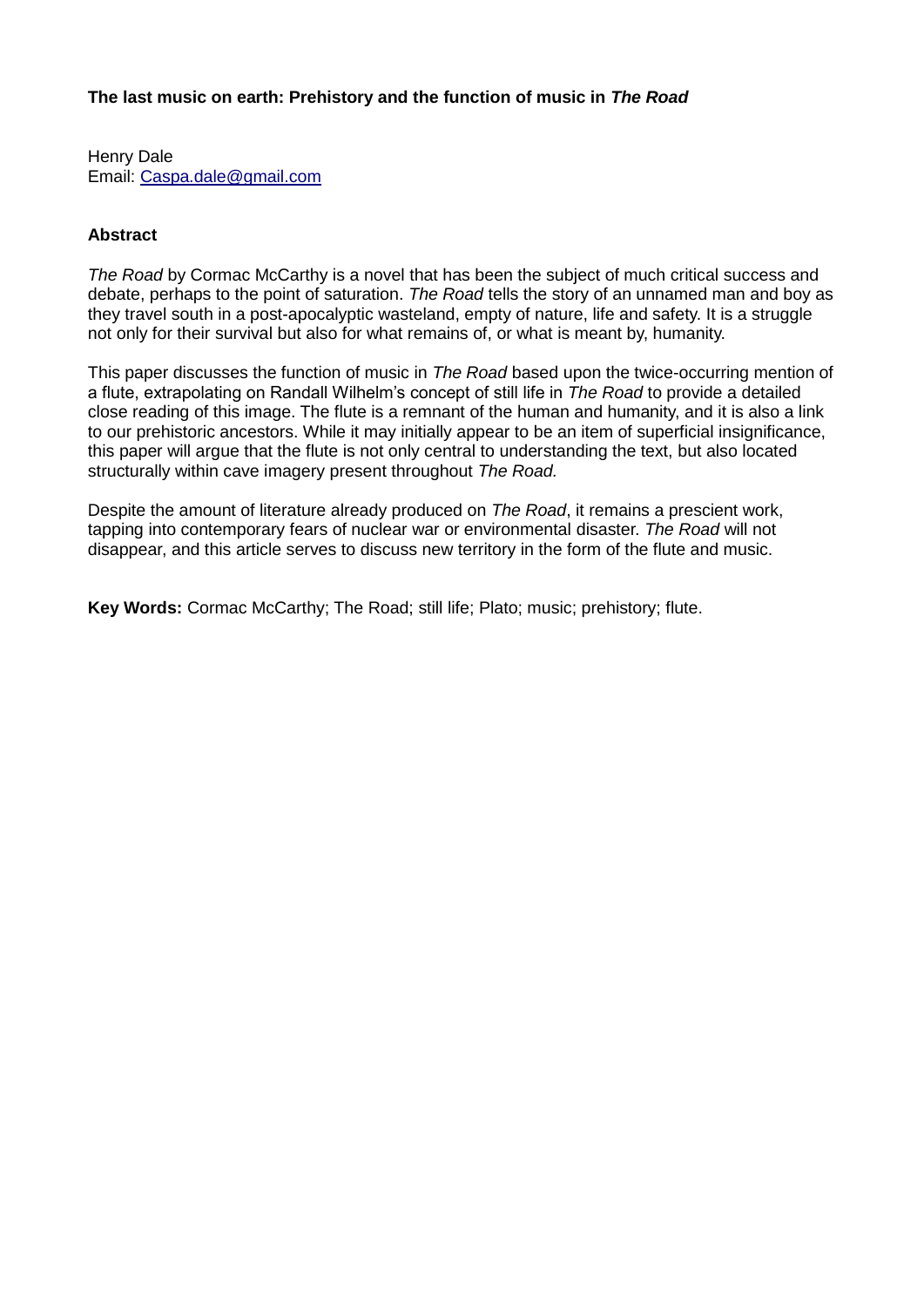#### **Introduction**

In the introduction to his essay '"Golden chalice, good to house a god": Still life in *The Road*', Randall Wilhelm remarks that Cormac McCarthy is notable as an author for his inclusion of 'visual structures and tropes', using them to structure narratives of good opposing evil, acting as explanatory images of this divide for the reader (Wilhelm, 2007, p. 1). Stemming from ancient Egyptian and Hebrew cultures, still life has 'always encoded its object as metaphorical transactions', that is, an object is never an object, but what the object represents (Wilhelm, 2007, p. 3). To quote Wilhelm once more (p. 3):

Many of these textual images can be read through a variety of critical lens [sic] that imbue the scenes with a multi-voiced presence depending on how we look at them[.]

By providing a definition of still life that can be applied to texts, Wilhelm is creating a base from which to analyse objects within *The Road*. Although the presentation of the flute is not strictly inside the realms of still life, those being inanimate objects laid upon a table, Wilhelm's base does provide a framework within which to study the flute and its possible connections.

Within *The Road*, an understanding of still life becomes a crucial aspect to any reading, as *The Road* and its geographical counterpart are so wholly devoid of discernible imagery that even the smallest man-made article serves to speak for a deeper meaning. Wilhelm notes, for example, that a tin of pears the man and boy find in an untouched, secure bunker relates to a biblical tradition of the pear being symbolic of redemption. The bunker provides them with a brief respite from the horrors of the world. Wilhelm remarks that, in contrast to the pears, the apples that the man finds shortly after this scene are representative of 'the Fall', the expulsion of Adam and Eve from the Garden of Eden (Wilhelm, 2007). While the apple is a recognisable trope in our culture and while there are specific items in the novel which have incited much debate, such as the can of Coke, Wilhelm does not make mention of the flute, the article of discussion in this essay.

In an essay on the disintegration of language in *The Road*, Saliba does make reference to the flute, referring to it as a 'wonderful trope for sound, beauty, nature and language' (Saliba, 2012, p. 145). This does not cover the possible meanings attached to sound or language, and it does not refer to their combination, music. The flute itself is a fascinating object, and the paragraph under scrutiny demonstrates a relation between the flute and storytelling, folklore, and, perhaps, the traveller. It is the intention of this essay to further explore the image of the flute, drawing on Saliba's and Wilhelm's research as focal points from which to form an analysis.

In the morning they came up out of the ravine and took to the road again. He'd carved the boy a flute from a piece of roadside cane and he took it from his coat and gave it to him. The boy took it wordlessly. After a while he fell back and after a while the man could hear him playing. A formless music for the age to come. Or perhaps the last music on earth called up from out of the ashes of its ruin. The man turned and looked back at him. He was lost in concentration. The man thought he seemed some sad and solitary changeling child announcing the arrival of a traveling spectacle in shire and village who does not know that behind him the players have all been carried off by wolves. (McCarthy, 2007, p. 81)

With reference to the above quote, this paper will begin by historicising the flute, placing it within a prehistoric context from which to analyse *The Road*. Through studying the archaeological record of flutes and the location of their discoveries, the analysis is drawn towards McCarthy's cave-esque descriptions and to a comparison of Plato's 'Allegory of the Cave', prematurely concluding that the text is one of optimism. The final section of this paper discusses the loss of the flute, the loss of meaning, and therefore the loss of humanity, refuting the previous section and any hope that this may imply within the text.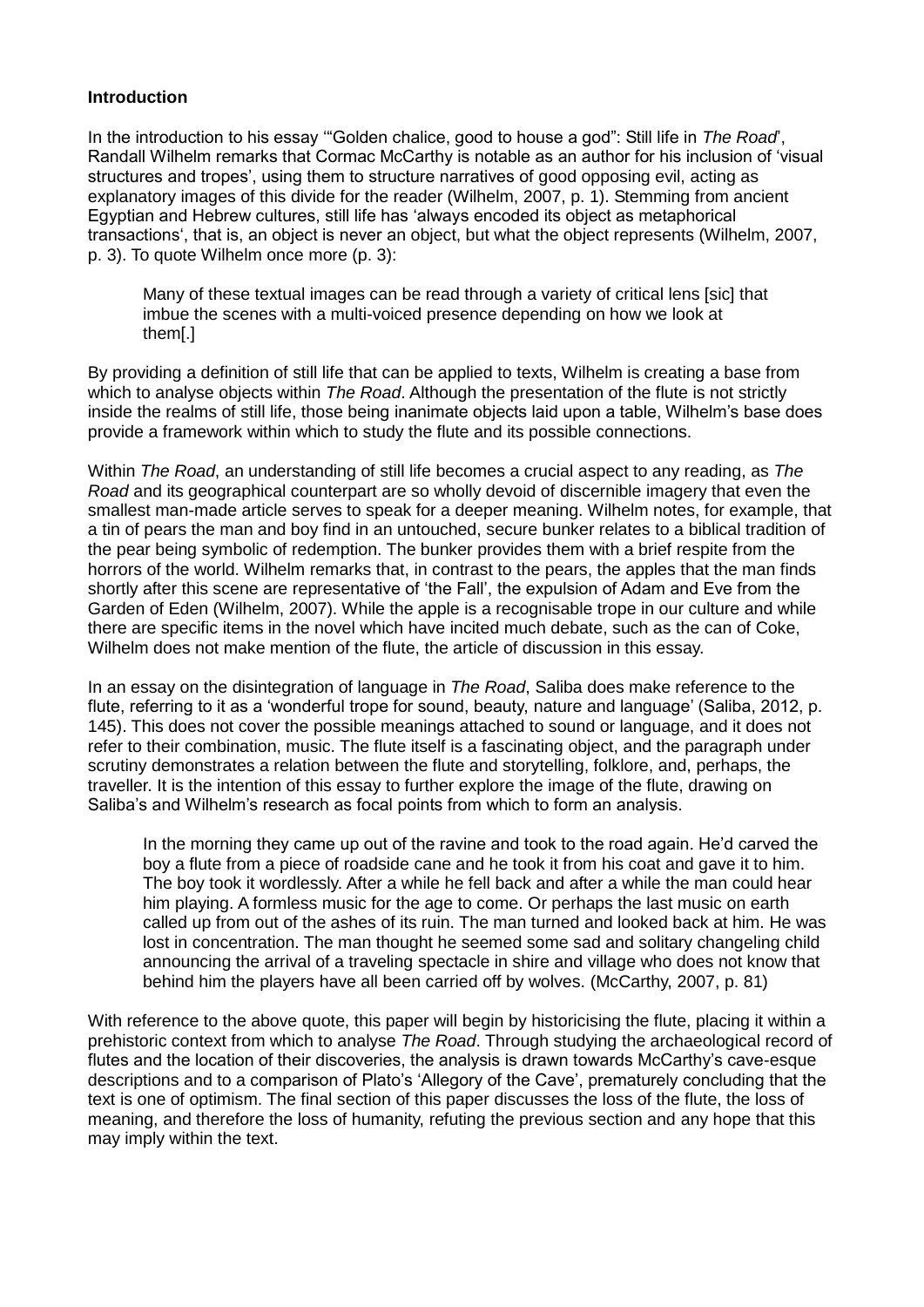### **Prehistory and the flute**

In 2008, in the south-western German sites of Hohle-Fels and Vogelherd, archaeologists discovered the remains of a complete bone flute carved from the wing radius of a griffon vulture, alongside which they discovered fragments of three ivory flutes and the earliest representation of a human, the Hohle-Fels Venus. This was the second such major discovery of prehistoric flutes, the first being in 1990 in Geißenklösterle. Considering that contemporary music, both classical and popular, is part of a tradition coming out of the Renaissance, it is a revelation to discover that these flutes are between 35,000 and 42,000 years old; uncontested as flutes and uncontested in terms of their age, they add to an archaeological record of prehistoric flutes<sup>1</sup> (Conard, 2009. Adler, 2009). As an image encompassing the prehistoric and the contemporary human, the flute forms a bridge between the recognisable and the primitive.

This connection to the primitive is implicit in McCarthy's creation of *The Road*; it draws its strength from the loving bond between father and son when faced with a rapidly degenerating society. The prehistoric hunter-gatherer has returned and the man and boy find hope in the mythical, rather than the concrete. With nothing physical remaining, salvation could be found in the boy as a messiahlike figure.

Is it real? The fire Yes it is. Where is it? I don't know where it is. Yes you do. It's inside you. (McCarthy, 2007, p. 298)

The fire does not exist but it represents the man's belief that the boy is carrying the future of humanity. This quasi-religious view is supported by the line 'if he is not the word of God, God never spoke', as God's word created the universe (McCarthy, 2007, p. 3). If the child is the embodiment of the word, then he must be a god himself. Without faith, there is no hope. While a primitive society could be associated with mysticism and spirituality (Palacio-Perez & Redondo , 2014), it is also a society that is recognised as tribal and violent (David, 1951), and indeed *The Road* is a desperately violent book, where power seems to be held by cannibalistic tribes. For the man, the boy and the reader, the only trust must be found in the familial.

This relation to the primitive is an extension of the flute's archaeological record and its potential symbolism within the text; however, the flute is firstly a symbol for music. Nicholas Conard suggests that the flute coincides with the emergence of the modern human, a human that is recognisable as us and may have had the same culture of art, music and language, though they would not have been termed as such (Conard, 2009). Music in particular has a phenomenal social aspect to it; it is 'universal' (Jackendoff, 2006; Peretz, 2006). Conard argues that music is partially responsible for the maintenance of gradually larger tribal groups and, although it may seem a leap, music may have contributed to a cohesion that permitted the territorial expansion of modern humans. The suggestion is that social activities, such as music, increased the value of social connections, enabling tribes to achieve common goals. Although this cannot be evidenced, it should be noted that in contemporary culture, music is shared in live environments and on social platforms such as YouTube and Facebook. It is listened to, watched and discussed by millions, if not billions, of people under the mutual agreement that music is pleasurable.

Isabelle Peretz has expanded on the work of ethnomusicologists by suggesting that music has a biological function, a function that is innate, and that this, therefore, explains the universal quality of music.

Music, as language, is a universal human trait. Throughout human history and across all cultures, people have produced and enjoyed music. Despite its ubiquity, the musical capacity is rarely studied as a biological function. Music is typically viewed as a cultural invention. (Peretz, 2006, p. 1)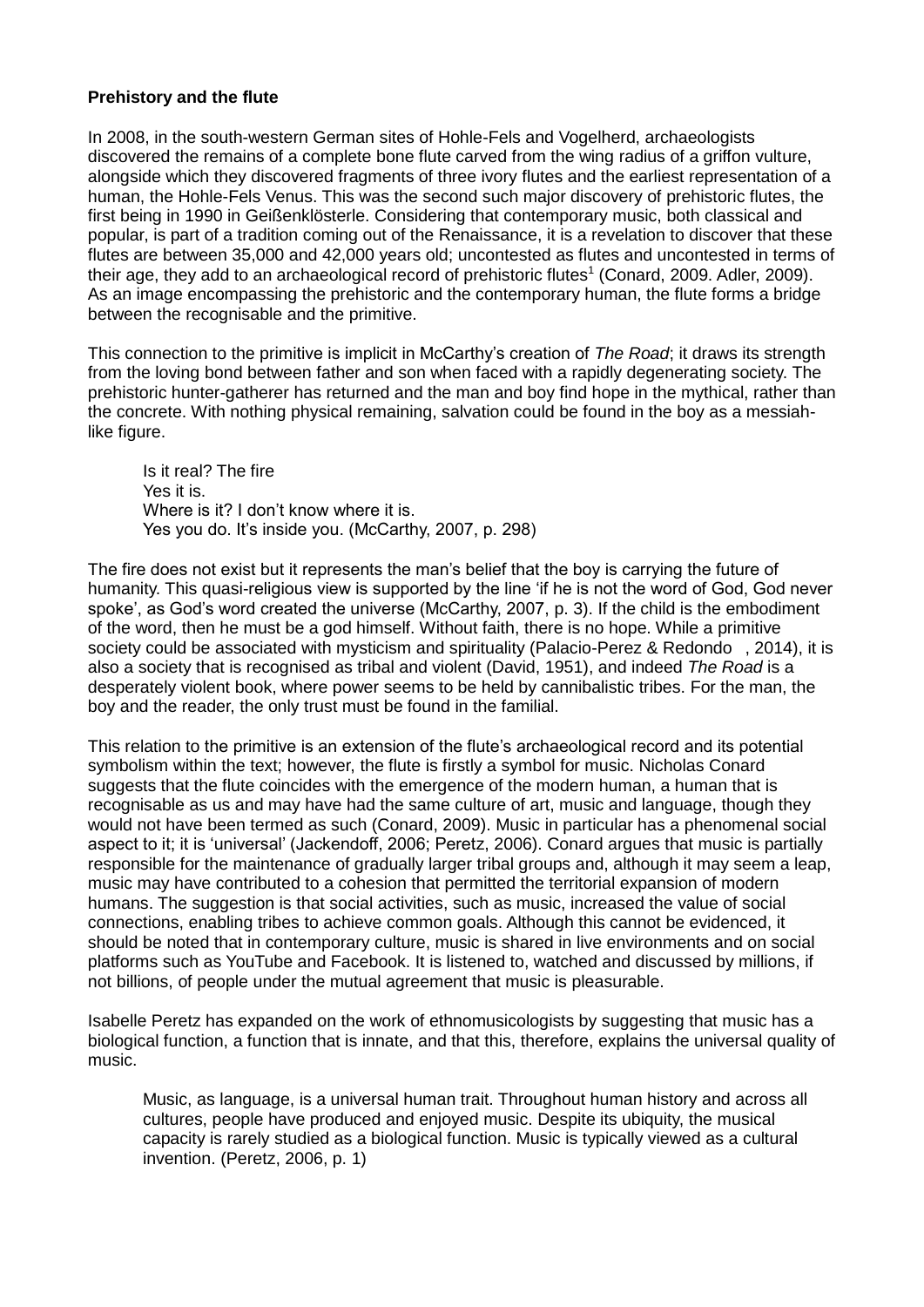In a paper discussing a theoretical link between music and evolution, Ben Huron lists eight potential theories that may have influenced the development of music, a handful of which seem pertinent to *The Road*: social cohesion; group effort; conflict reduction; and transgenerational communication (Huron, 2001, p. 47). Social cohesion would appear to be a necessary tool in the fragmented society of *The Road* and one that the boy should find desirable. Further to this, although the studies are still relatively small, music can impact health and well-being through physically innate channels. Playing music in a group releases into the brain the hormone oxytocin (Chanda & Levitin, 2013), a chemical responsible for pair bonding and trust that plays a necessary role in maintaining the family unit (DeAngelis, 2008). In a silent landscape, the flute could act as a tool of binding between the father and son.

To return to the point of an innate function to music, the flute as a symbol represents the emerging modern human. It represents those charitable social networks that define us as human and, in a setting where literacy has been all but lost, the flute has the potential to fulfil the vision the man has of the 'solitary changeling child announcing the arrival of a traveling spectacle' (McCarthy, 2007, p81), that is, the flute as transgenerational communication, the passing on of knowledge through the use of music, as theorised by Huron (2001). Unlike music, writing is not innate, it must be learnt (Peretz, 2006). Literacy did not occur until recently in human history, before which we can assume that most cultures would have been oral. Again, concurrent with the prehistoric, the flute represents a return to oral culture, reinforcing the narrative of the text, a text which is, at times, about storytelling.

Throughout the novel the boy asks the man to read him stories, 'You can read me a story. Can't you papa?' (McCarthy, 2007, p. 6), a small reassurance that allows the boy to be a boy. The man also makes reference to their own journey as being part of a divine narrative: 'Golden chalice, good to house a god. Please don't tell me how the story ends' (McCarthy, 2007, p. 78). In addition, with the erasure of culture, facts have become works of fiction and the job of teaching the boy imparts fantasy. Dreams form a narrative of their own, the man and the boy wandering in a cave of the man's creation. McCarthy also employs the trope of 'once upon a time' at the end of the novel, perhaps as a reminder of what is being lost, both literary and physical: 'once there were brook trout in the streams in the mountains' (McCarthy, 2007, p. 306). Yet while the flute maintains and supports these traits of storytelling within the novel, it coincides with their loss.

### **The cave**

An overarching theme in *The Road* is that of the cave, and it could be suggested that this idea of the prehistoric flute, and of storytelling and perhaps of ritual (bathing the boy like some 'ancient anointing'), can lead the reader from McCarthy's metaphorical cave into a physical one. Returning to the flute and to Hohle-Fels or Geißenklösterle, it is of importance that these flutes were found in caves, in light of evidence to suggest that caves are deeply entwined with the ritualistic or spiritual (Conard, 2009; Whitehouse, 2014).

*The Road* is, in fact, written between two caves: the opening dream sequence and the man's final vision that encroaches on reality are both set within caves. Further to this, the man and the boy move in a perpetual darkness caused by a thick cover of cloud, ash and soot that is, at times, reminiscent of the cave, of which there is evidence in abundance (McCarthy, 2007): 'the shape of a city stood in the grayness like a charcoal drawing' (p. 7); 'bedrock, … the ashes … in the void' (p. 10); 'the rain of drifting soot' (p. 14). The blackness inherent in charcoal, the void, the falling soot, and the man's false thought that he is standing on bedrock give the impression of walking within a cave. It is from this darkness that some academics, such as Carol Juge, have connected *The Road*  to Plato's 'Allegory of the Cave'.

In her article on Plato's 'Allegory of the Cave', Juge (2009) connects the four stages of the allegory to the Platonic divided line, and the sun with the Knowledge of the Form of the Good (Table 1). Plato's 'Allegory of the Divided Line' falls between his allegories of the sun and the cave in the *Republic*, and should, therefore, be read as complementary to them. Both the allegory of the cave and the divided line draw a distinction between the visual (stages A and B), which may be illusory,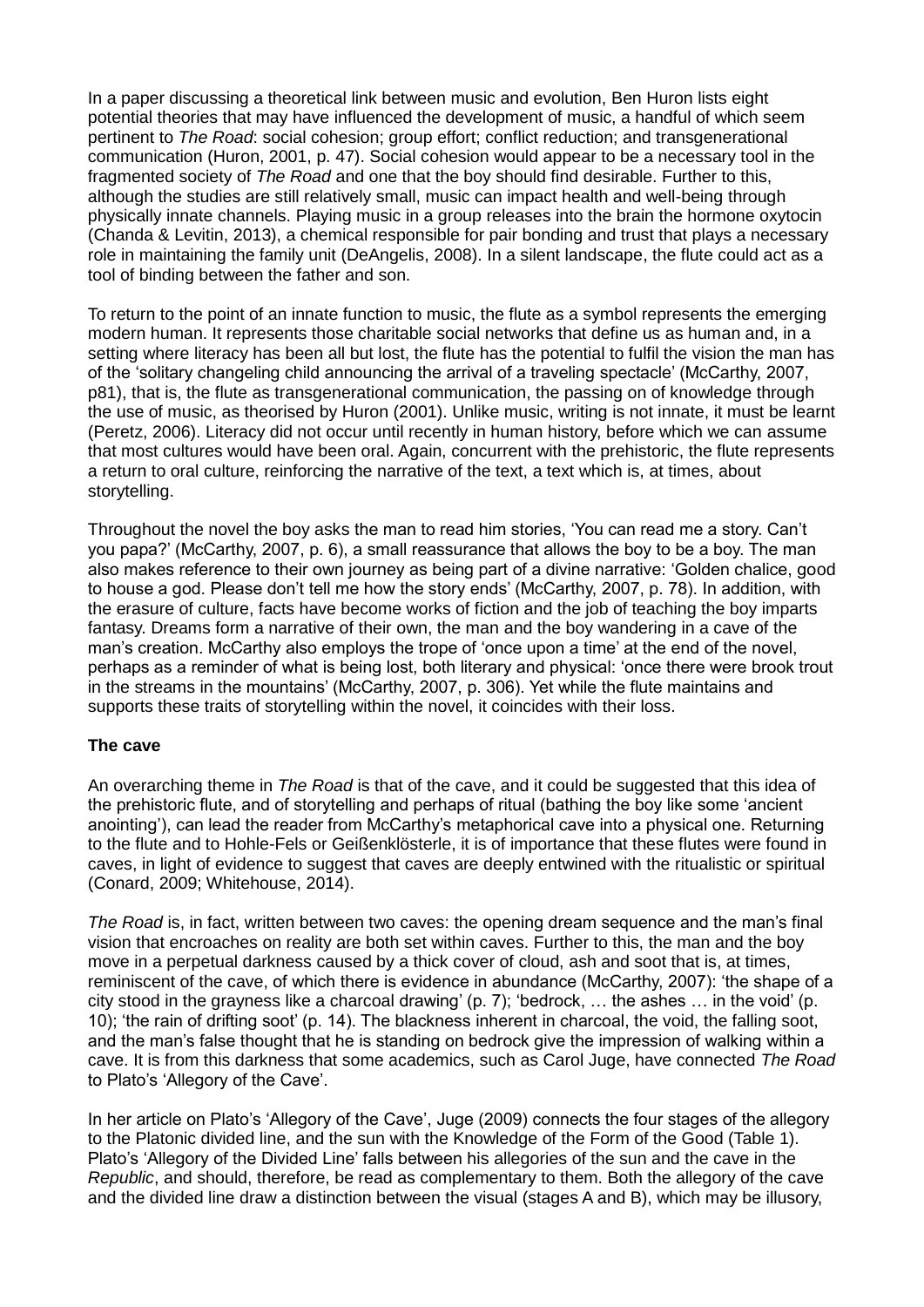and knowledge, intelligence and reason (stages C and D), which must be developed through learning and exploration. Juge, among others, applies this formula of the two allegories to *The Road* in an attempt to distil a definitive answer from the text.

A point of agreement between this paper and Juge's is that the Platonic ideal of gradual illumination has been inverted. Globally, the earth – humanity – is witnessing a de-lumination (Juge, 2009). However, Juge writes that the man and the boy are in stage B with the intention of finding the sun, which has been lost, stage D. Similarly, Alex Hunt and Martin Jacobsen trace a parallel journey ending in the failure of the Platonic ideal, as in the man's final dream the man and the boy reach the centre of the cave, the point of no return. The finite light of the candle fading, the ending for them is, therefore, hollow or fated to be doomed (Hunt & Jacobsen, 2008).

| <b>Divided Line</b>               | <b>Stages of the Cave</b>                                      |
|-----------------------------------|----------------------------------------------------------------|
| A. Illusion ( <i>eikasia</i> )    | Prisoners bound in the cave looking at<br>shadows of puppets   |
| B. Belief ( <i>pistis</i> )       | Prisoners freed in the cave seeing the<br>puppets and the fire |
| C. Mathematical Reason (dianoia)  | Seeing shadows and reflections of<br>objects outside the cave  |
| D. Intelligence ( <i>noesis</i> ) | Looking directly at the objects outside<br>the cave            |
| Knowledge of the Form of the Good | Looking directly at the sun                                    |

Table 1: Stages of Plato's 'Divided Line' and 'Allegory of the Cave.'

Adapted from Juge (2009).

I would argue, instead, that the man is in stage B, carrying his child back to stage A. The true illumination of knowledge is not the sun, it is likely to be a nuclear warhead, the 'long shear of light', the 'dull rose glow' (McCarthy, 2007, p. 54), the culmination of human ingenuity and Thanatos. The man spent his prior life in stage C, viewing an unreal world. If he had stared at the long shear of light he would have been blinded, but by glimpsing it and catching the glow, he has perceived and been burdened with the true knowledge of the world, that humankind is inherently corrupted. The centre of the cave represents an opportunity for the boy to be innocent, naïve and protected. The family unit that appears in the closing of the novel is the centre, and by returning to this point, the process of gradual illumination can return. The 'maps and mazes' (McCarthy, 2007, p. 307) of a world in its becoming provide the potential for once more exiting the labyrinthine cave, for the boy to discover a new world with the fire he has carried throughout the novel.

To reconnect this with the image of the flute, the flute is, to a certain extent, a symbol not only of the human, but also of procreation. The flute has a maker in an otherwise 'barren, godless' world, and through the meeting of two bodies – the boy, the flute – a third form is created. The boy is ripe with potential. As mentioned, though, *The Road* is a horribly violent, bleak book, and this is an optimistic analysis.

# **The loss of the flute**

Following Wilhelm's analyses of biblical allusions, it appears there could be a biblical connection to be found in the flute. John Pilch writes that flute music was common in both early Middle-Eastern and Judeo-Christian mourning ceremonies (Pilch, 2007). In the Bible (Matthew 9:18-19, 23-26), the presence of flute players has a functional role in lamenting the death of a girl, contrasting with the previous discussion here of the flute as a regenerative symbol. The music the boy plays is,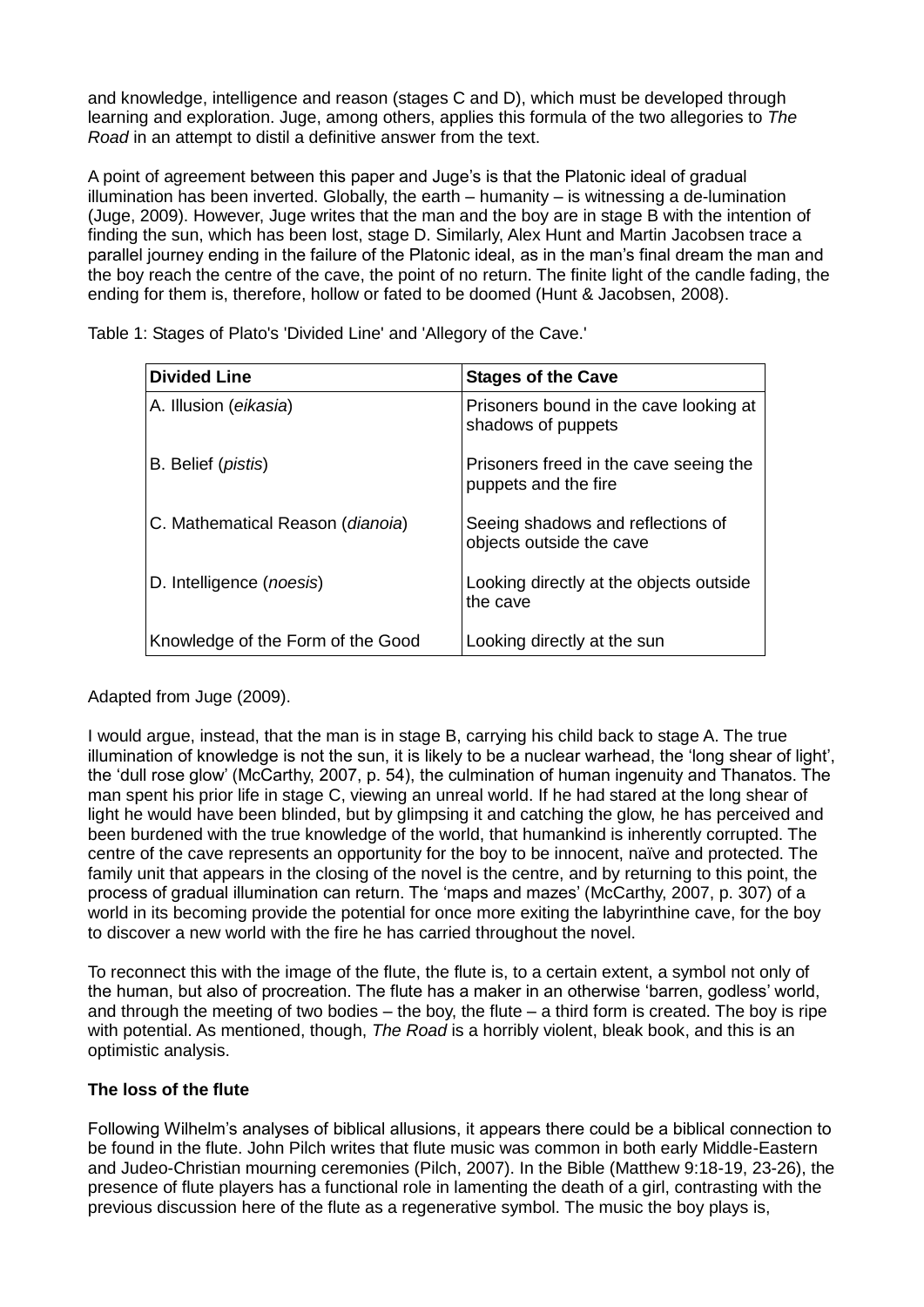therefore, a keening for the loss of music, not the birth of a new one, and here is the first example of a reading that deconstructs the potential narrative created in this essay thus far.

He stopped. What happened to your flute? I threw it away. You threw it away? Yes. Okay. Okay. (McCarthy, 2007, pp. 168-169)

The loss of the flute serves both a specific and a broad role in the text. Specifically, it exemplifies the loss of the phrase 'as the crow flies', the loss of crows and perhaps the coming loss of maps, as the mention of the flute being lost finishes a conversation started by the boy, beginning: 'There's not any crows. Are there?' (McCarthy, 2007, p. 167). Both the crows and the flute are gone, their disappearance bookending the conversation and contributing to a wider debate on the loss of language, referring back to the oft-quoted line 'the sacred idiom shorn of its referents' (McCarthy, 2007, p. 93). While the idiom 'as the crow flies' relies on a knowledge of crows that no longer exists, the flute is not connected to an idiom. Rather, it is one link in a chain of meanings that no longer exist. The pure note must survive, but it could not be subjected to any theoretical understanding of major or minor, happy or sad. Nor are there roles of performer and audience, without which the flute has no context and, perhaps, no beauty. The flute embodies music, culture, humanity and meanings that lead the reader from the prehistoric human to the contemporary. By rejecting this image and the potential function of music, there is the suggestion of a regression to a pre-human condition.

The flute again returns us to the cave and, outside of the Platonic reading, the cave has a spiritual function that further disrupts an optimistic or hopeful reading of the text. In her review of Holley Moyes' work determining the 'ritual use of caves', Ruth Whitehouse describes a single failing of Moyes' research, namely that it does not consider the experience of entering a cave, visual or sonic (Whitehouse, 2014). Yulia Ustinova relates the experience of the cave to the experience of sensory deprivation, the removal of external stimuli (Ustinova, 2013). The pitch black of an unlit cave in some individuals can cause an altered state of consciousness. Without external visual and perhaps auditory stimuli, the subjective-self becomes a false objective reality, a hallucination. Indeed, the man experiences a dreamlike state early in the novel as he wakes to a darkness that is 'sightless and impenetrable' (McCarthy, 2007, p. 14). He asks himself 'upright to what?' (p. 14), the darkness so intense that he feels he is not actually standing up, though the question becomes more philosophical as he speculates that he and every star must be upright, attracted to, some celestial lodestone.

Pilch actually suggests that the sound of ancient flutes in the biblical mourning ceremony could have induced an altered state of consciousness (Pilch, 2007). While this cannot be proven, there are composers who believe that music can be used as an aid to reaching higher consciousness. Notable among these is La Monte Young, who has dedicated his mature life to creating sonic environments built out of specific frequencies, frequencies which he believes can alter mood or consciousness, particularly when paired with the magenta light installations of his wife, Marian Zazeela (Tenzer, 1993).

Some scholars have noted the dream sequences in *The Road* and have remarked upon their misleading qualities, such as guiding the pair into danger (Juge, 2009). The fact that these dreams merge with waking, and with the near perpetual darkness of the road, could suggest that they are the result of an altered state of consciousness, rather than a simple boundary between reality and dreams, waking and sleeping. The setting itself seems to have lost the distinction between day and night, and between waking and sleeping too, 'the nameless dark' (McCarthy, 2007, p. 8) that comes with the night only a degree deeper than the grey daylight: 'he … watched the gray day break. Slow and half-opaque' (McCarthy, 2007, p. 10).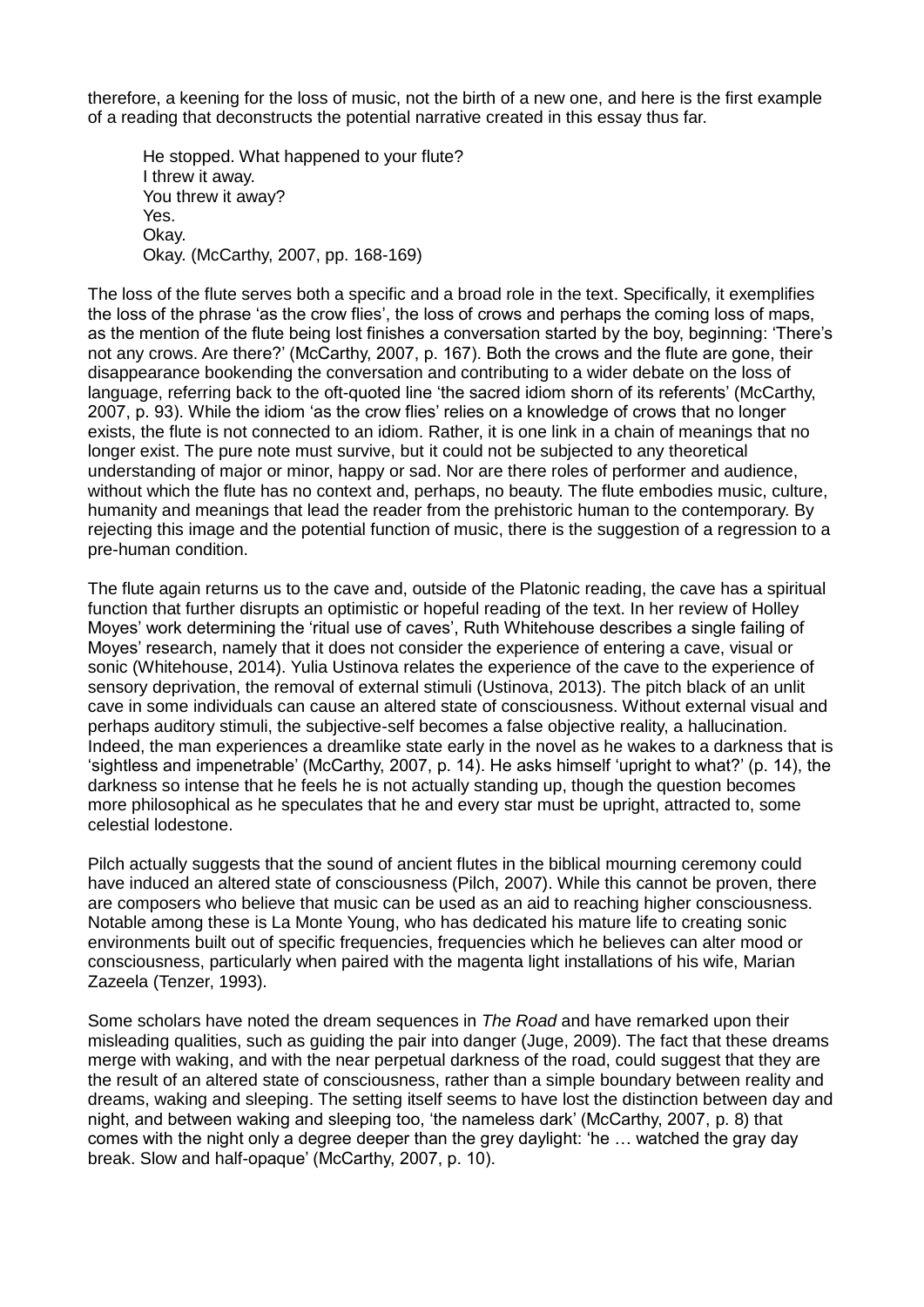The prophetic reading of the boy is a falsehood constructed by the man in his self-belief and determination to create a meaning in this post-apocalyptic wasteland. This would, in fact, explain the spontaneous 'verdant' (Saliba, 2012, p. 148) prose, sudden outbursts of description or incongruous words, and it might suggest that the 'changeling child' the man witnesses is, indeed, what he sees, a hallucination brought on by the deprivation of visual stimuli and the sudden appearance of music in a silent world (McCarthy, 2007). The man and his experiences, his insistence on carrying the fire, cannot be trusted. The boy is therefore only a boy.

# **Conclusion**

The loss of the flute prefigures the gradual coming loss of language. Its existence in the novel suggested a deeper grace to the boy beyond his fantastical divinity, yet by thoughtlessly discarding the flute, he also rejects the positive social aspects of music it embodies. The first section of this paper attempted to form a link between the flute, prehistory, and the values shared by the contemporary and the prehistoric human. Almost certainly, it can now be argued that *The Road*  confronts the reader with a diminished humanity, impoverished in terms of culture and meaning. Although it is a sombre thought, this is a novel about the failure of history, the failure of culture; it could not or would not have been written if social forces were such that an apocalyptic narrative did not loom over us.

## **Endnote**

<sup>1</sup> The flute discovered in Geißenklösterle is dated 42,000BP and the oldest Hohle-Fels flute 35,000BP.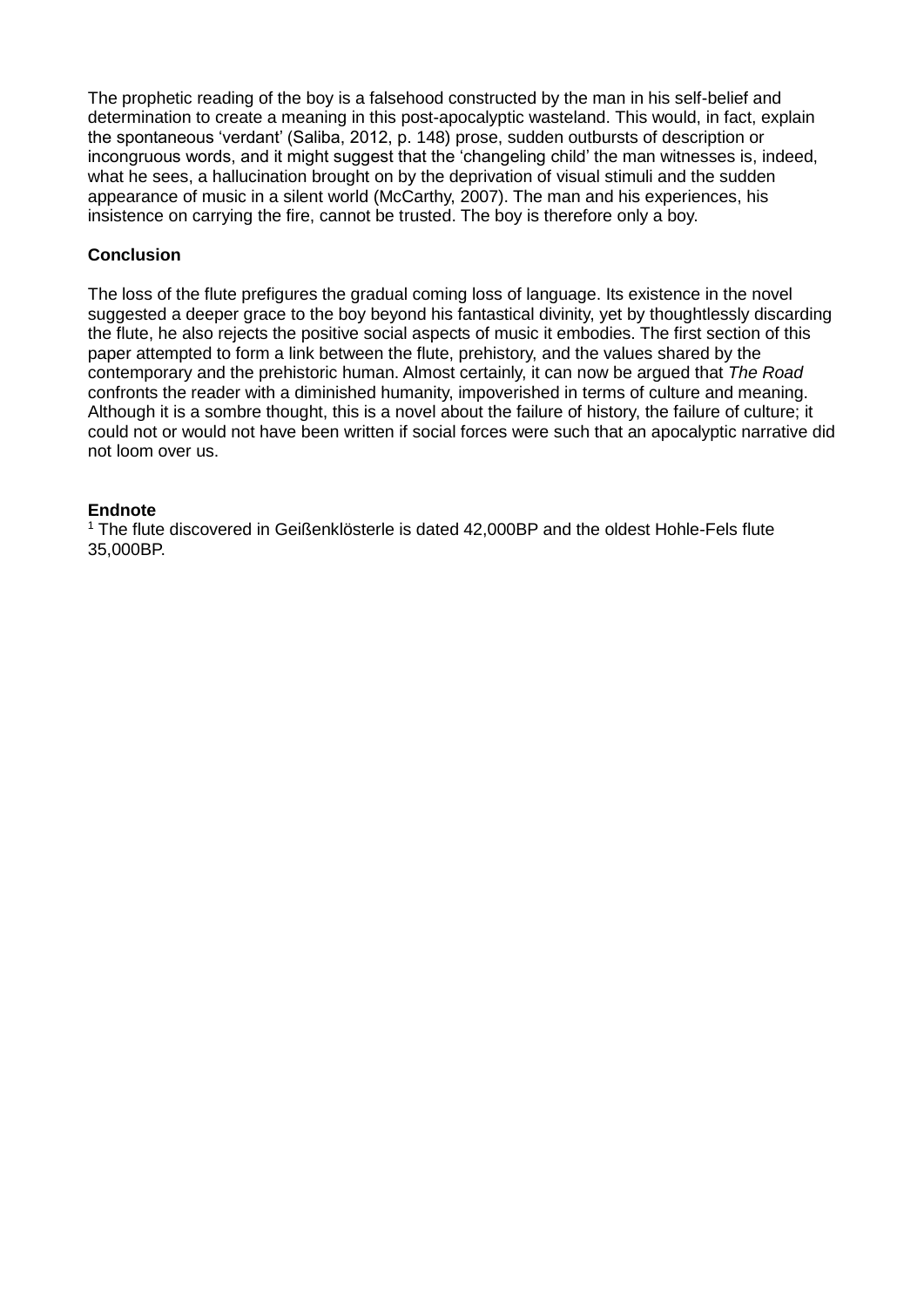### **References**

Adler, D. S. A. (2009). Archaeology: The earliest musical tradition. *Nature*, *460*(7256), 695-696. doi:10.1038/460695a

Boer, D. B., & Fischer, R. F. (2010). Towards a holistic model of functions of music listening across cultures: A culturally decentred qualitative approach. *Psychology of Music*, *40*(2), 179-200. doi:10.1177/0305735610381885

Chanda, M. L. C., & Levitin, D. J. L. (2013). The neurochemistry of music. *Trends in Cognitive Sciences*, *17*(4), 179-193. Retrieved from http://daniellevitin.com/levitinlab/articles/2013- TICS\_1180.pdf

Conard, N. C. (2009). New flutes document the earliest musical tradition in Southwestern Germany. *Nature*, *460*(7256), 737-740. doi:10.1038/nature08169

David, H. T. D. (1951). The cultural functions of music. *Journal of the History of Ideas*, *12*(3), 423- 439. doi:10.2307/2707753

DeAngelis, T.D.A. (2008).*The two faces of Oxytocin*. Retrieved from http://www.apa.org/monitor/feb08/oxytocin.aspx.

Hunt, A. H., & Jacobsen, M. M. J. (2008). Cormac McCarthy's The Road and Plato's Simile of the Sun. *The Explicator*, *66*(3), 155-158. doi:10.3200/EXPL.66.3

Huron, D. H. (2001). *Is Music an Evolutionary Adaptation?* Retrieved from http://www.chialvo.net/Curso/UNR2010/Modulo%201%20Musica%20Y%20Neurociencia/Publicaci ones/Huron.pdf

Jackendoff, R. J., & Lerdahl, F. L. (2006). The capacity for music: What is it, and what's special about it? *Cognition*, *100*, 33-72. Retrieved from http://ase.tufts.edu/cogstud/jackendoff/papers/CapacityforMusic.pdf

Juge, C. (2009). The Road to the Sun They Cannot See: Plato's Allegory of the Cave, Oblivion, and Guidance in Cormac McCarthy's "The Road"*The Cormac McCarthy Journal,7*(1), 16-30. Retrieved from http://www.jstor.org/stable/42909396

McCarthy, C. M. (2007). *The Road*. New York: Picador.

Palacio-Perez, E.P.P. & Redondo, A.R.R. (2014). Imaginary creatures in Palaeolithic art: Prehistoric dreams or prehistorians' dreams?. *Antiquity, 88* (339), 259-266. doi: 10.1017/S0003598X00050341.